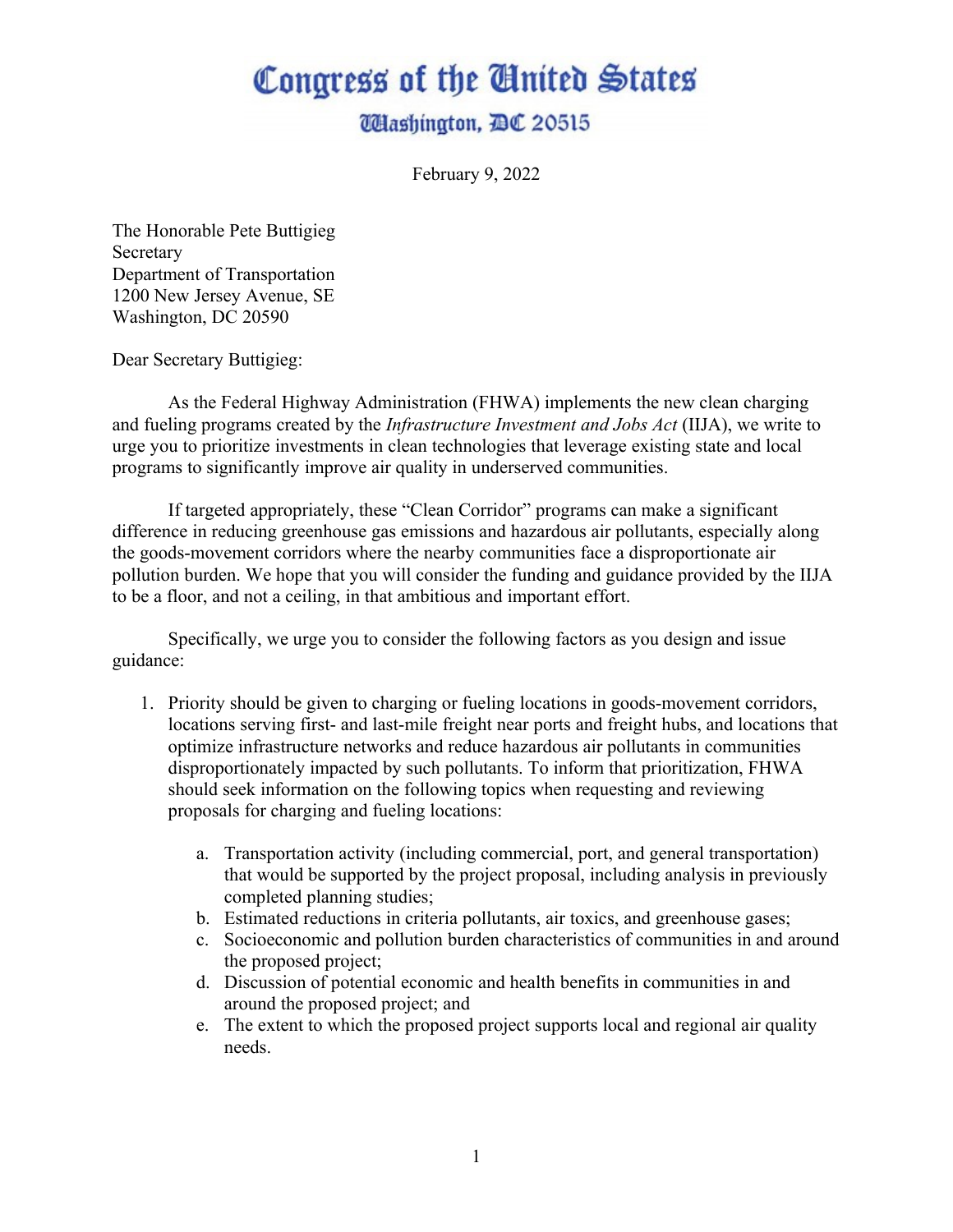- 2. FHWA should reward proposals that leverage existing state and local programs and investment, and that reflect community participation and inclusion.
- 3. Preference should be given to projects located in, or supporting the transportation needs of, previously underserved and underinvested communities and in communities that suffer from a high pollution burden and/or are overexposed to toxic air pollution.
- 4. Preference should be given to applicants with previous experience in administering charging and fueling infrastructure projects or to those who partner with a more experienced provider. Experienced providers are best able to navigate project implementation and maintenance and deliver reliable operations to ensure quality, affordable, reliable, and easy-to-use infrastructure, which will be key to the ultimate success of these programs.
- 5. Projects should prioritize the cleanest technologies so as not to expand the use of extracted fossil fuels.

Thank you for your consideration of our comments, and we look forward to working with you as these programs are implemented.

Sincerely,

Alex Padilla

United States Senator

Dianne Feinstein United States Senator

MacZ

Mark DeSaulnier Member of Congress

Karen Bass Member of Congress

Nanette Diaz Barra

Nanette Diaz Barragán Member of Congress

Grace F. Napolitano Member of Congress

Jackie Speier Member of Congress

Ro Khanna Member of Congress

Jim Costa Member of Congress